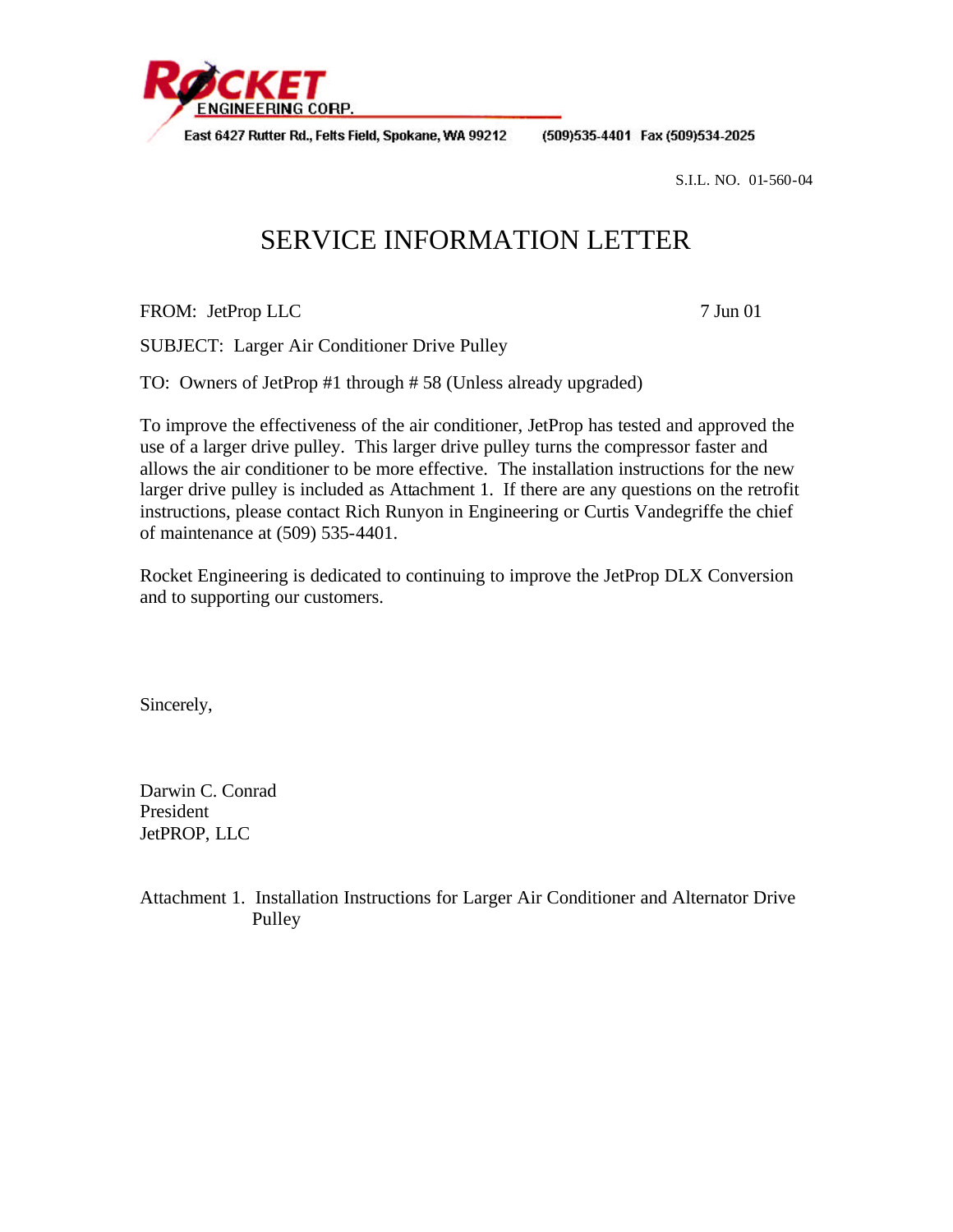## **Attachment 1**

## **Installation Instructions for Larger Air Conditioner and Alternator Drive Pulley**

- 1. Remove the top cowling for access to the air conditioner and alternator drive pulley.
- 2. Remove the forward interior trim panel in the forward baggage compartment covering the aft side of the firewall.
- 3. Remove the generator access panel to gain easy access to the AC/Alt Drive Assembly. See Figure 1.
- 4. Remove the cotter pin and the nut holding the dual drive pulley on the AC/Alt Drive Assembly shown in Drawing 560.07.710.
- 5. Remove the pulley from the shaft.
- 6. Ensure the woodruff key is in place and install the new larger pulley. Some pulleys have more than one key way so be sure to use the small key way that matches the size of the woodruff key in the shaft. Also, the pulley fits snug on the shaft. It may be necessary to use some emery cloth on the pulley to get the proper fit on the shaft.
- 7. Replace the retaining nut and washer. Torque the nut to  $40 58$  Ft-Lb and install the cotter pin.
- 8. Loosen the alternator retaining bolts to allow the alternator to move in the belt tension arm to the loose position. Install the new belts. Adjust the belt tension to obtain a tension of 45 pounds for new belts or 23 to 34 pounds for old belts. With the belts tight, tighten the alternator retaining bolts and safety wire (.032 wire) the alternator tension arm bolt.
- 9. Re- install the generator access panel, forward interior trim panel in the forward baggage compartment, and the top cowling.
- 10. Perform an operational check of the air conditioner and standby alternator to verify proper operation.
- 11. The following sample log book entry for this upgrade is included for your assistance.

N1234SH..SN 4612345..Total Time 345.6..Hobbs Time 123.4..Date 20 Jun 2001

Complied with JetProp LLC Service Letter 01-560-04, Dated 8 Jun 2001, Titled "Larger Air Conditioner Drive Pulley". Details are contained in the installation instructions contained within the service letter. This Service Letter is to be maintained as a part of the aircraft's maintenance records.

Fred Glotz, AP 123456789